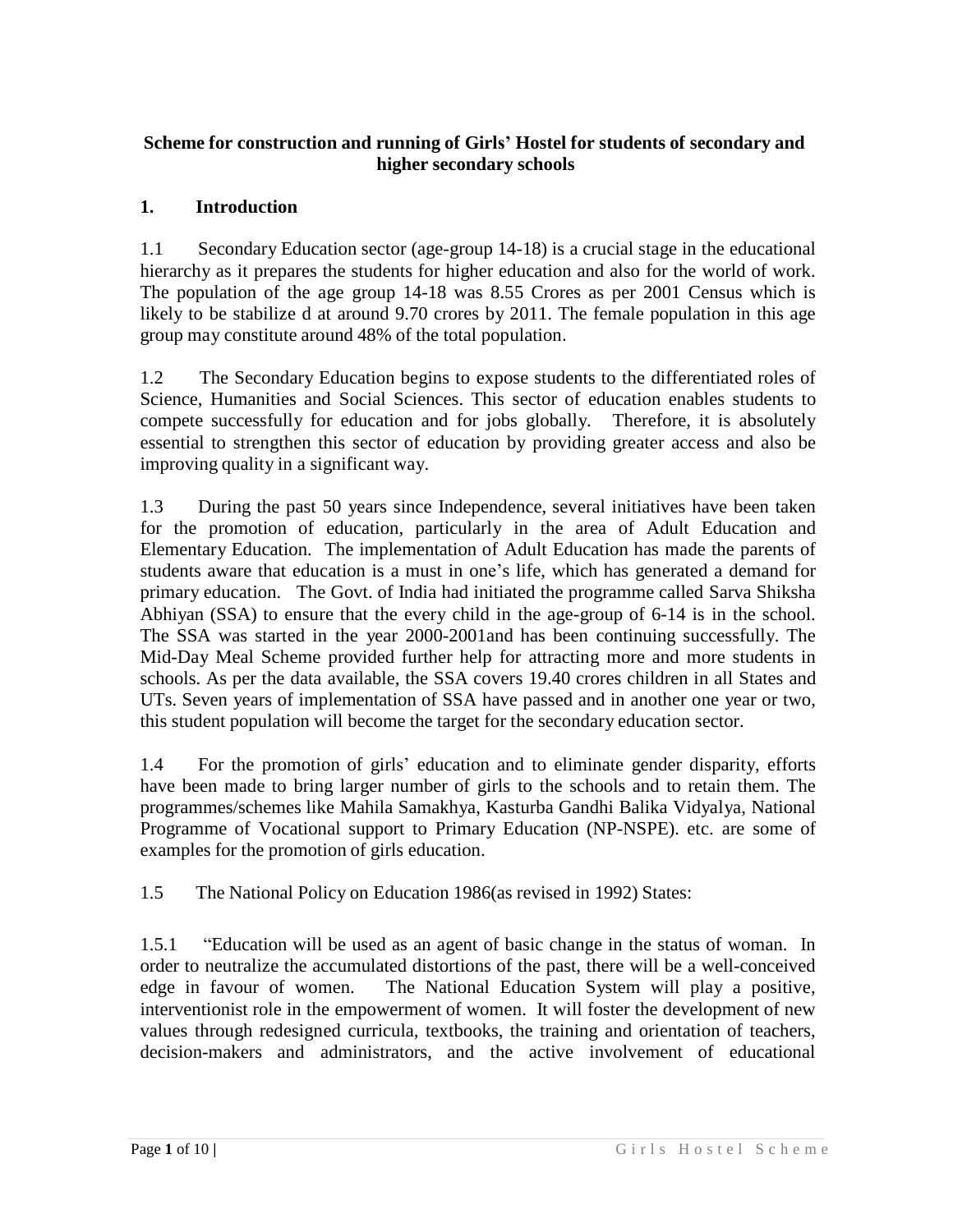institutions. This will be an act of faith and social engineering. Women's studies will be promoted as a part of various courses and educational institutions encouraged to take up active programmes to further women's development".

1.5.2. "The central focus in the SCs' educational development is their equalization with the non-SC population at all stages and levels of education, in all areas and in all the four dimensions-rural male, rural female, urban male and urban female."

1.5.3. "Priority will be accorded to opening primary schools in tribal areas. The construction of school buildings will be undertaken in these areas on a priority basis under the normal funds for education, as well as under the Jawahar Rozgar Yojana, Tribal Welfare Schemes, etc."

1.6. The National Common Minimum Programme (NCMP) of the Government of India inter-alia envisages that "the UPA Govt. will protect the rights of children, strive for the elimination of child labour, ensure facilities for schooling and extend special care to the girl child."

1.7 Hon'ble Prime Minister in his Independence Speech of  $15<sup>th</sup>$  August 2007 reiterated, "we should seek not just functional literacy, but good quality education--- education i.e. affordable, accessible, equitable and available to every boy and girl who seeks to study. For the needy we will provide more scholarships.

## **2. Scheme for Strengthening of Boarding and Hostel Facilities for Girl Students.**

2.1 A Centrally Sponsored Scheme titled "Scheme for Strengthening of Boarding and Hostel facilities for Girl Students of Secondary and Higher Secondary Schools" had been implemented up to 2004-05. The scheme was launched in 1993-94 with the basic objective to address the problem of access to secondary schools for girl students. The scheme as modified w.e.f. 16.8.2001 provides for grant of Rs. 10,000/- per annum per girl boarder and one time non-recurring grant of Rs. 3,000/- per boarder to voluntary organizations for running hostels for girl students of secondary and higher secondary schools. Students from classes VI to XII were eligible for assistance under the scheme and a maximum of 150 boarders were assisted in a single hostel.

2.2. The scheme was launched keeping in view huge historical deficit in girls' education and the marked disparity between boys' and girls' education in secondary stage. It was considered imperative to provide access to girls to secondary schools in such a way that they are not required to cover large distance. The scheme to provide financial assistance to NGOs to run girls' hostels close to the schools was launched with this objective in view.

2.3. Various problems were encountered in the implementation of the scheme and allegations were received about misappropriation of funds by NGOs. It was observed that certain procedural loopholes in the scheme were being exploited by some of the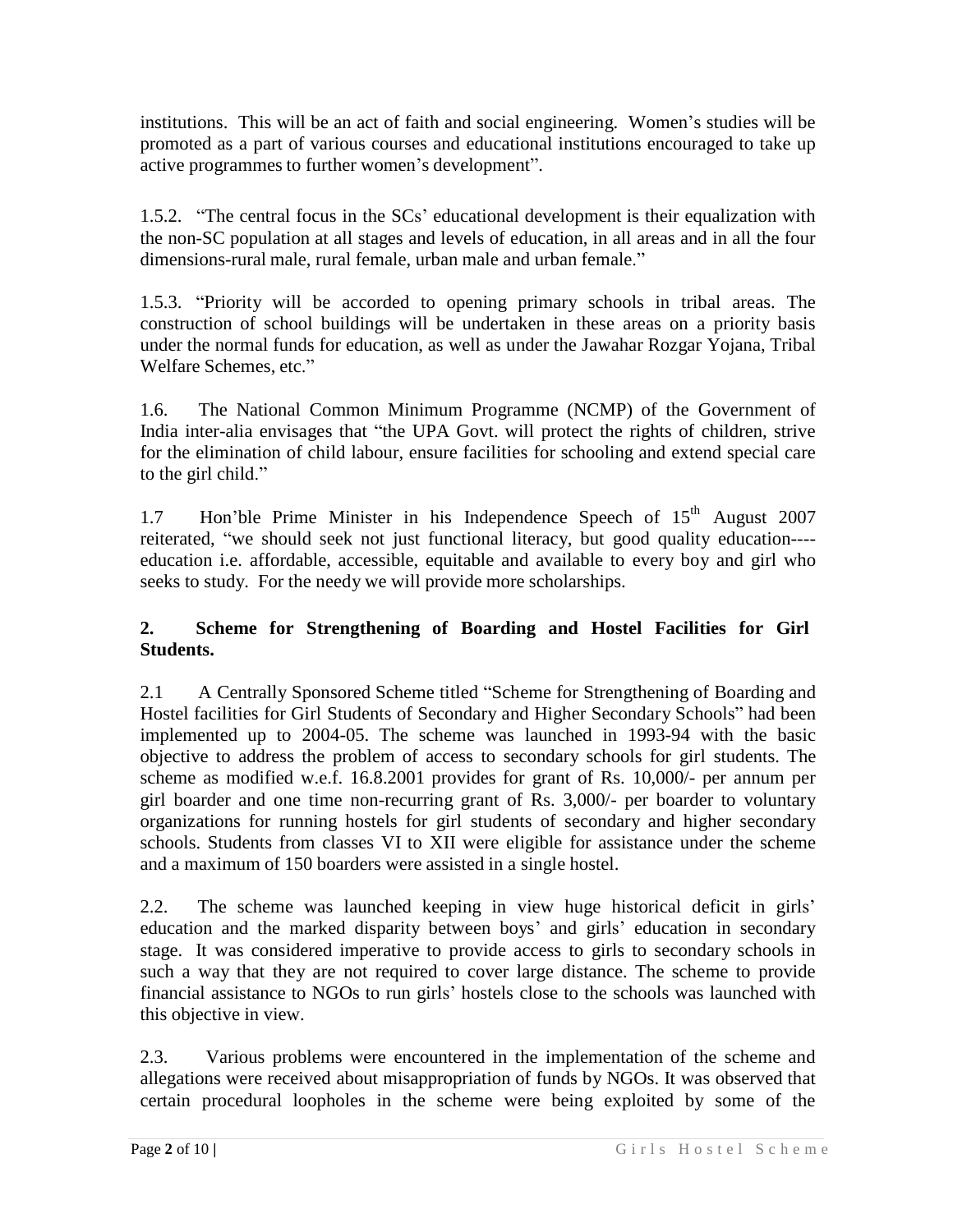voluntary organizations. Besides, involvement of the State Government was minimal in monitoring of the scheme.

2.4. In view of the above, it was decided to revise the scheme and pending revision, not to release any grant beyond 2004-05. A Press Communiqué was issued on 20.4.2005 to this effect.

2.5 Tata Institute of Social Science (TISS), Mumbai was entrusted with evaluation of the scheme for Maharashtra, Andhra Pradesh and Orissa.

## **3. Evaluation Report of TISS**

3.1 The Report of TISS was received in May 2007.

3.2. The report has concluded that the NGO driven model of the scheme has not yielded the desired result and many of the voluntary organizations did not run the hostel as per the provisions of the scheme. Most of the hostels were in deplorable conditions and many of the NGOs are driven by motive other than mere social service. Credentials of many of the NGOs are also in doubt. TISS has, inter alia, recommended that in place of the current scheme of financing and supporting NGOs to run hostels for girls in secondary schools, the government should run these hostels directly, either attached to ZP schools or as independent hostels

#### **3.3. The recommendations of TISS are:**

 The scheme needs to be revamped in order to strengthen state support for girls' secondary schooling.

Since the secondary education sector is going to be expanded and strengthened as a follow up of the SSA outcomes, there is a need to establish clear links with the provisions for girls' primary education under the SSA with the plans for girls' secondary education in the new phase.

In place of the current scheme of financing and supporting NGOs to run hostels for girls in secondary schools, the government may run these hostels directly, either attached to ZP schools or as independent hostels.

At least 50 percent of the new secondary schools should have hostel facilities for girls. The Kasturba Gandhi Balika Vidyalas (KGBV) under the SSA may continue at the secondary and higher secondary levels in the form of Kasturba Gandhi Kanya Vidyalayas so that the girls who complete their primary schooling are assured of access to secondary schooling.

The financing of girls' hostels run by NGOs under the new spirit of private-public partnerships (PPP) should be only under exceptional circumstances.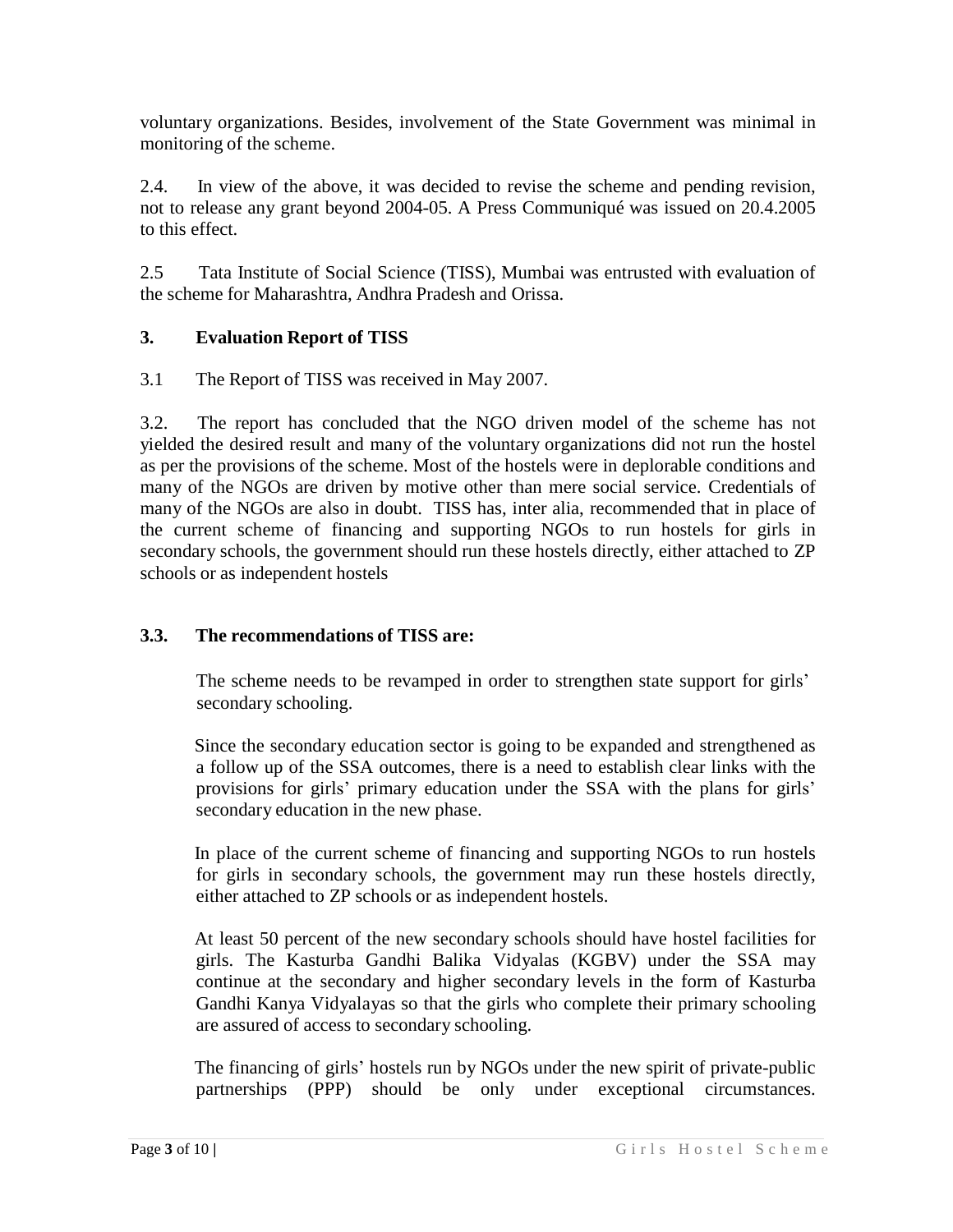Organizations that have a credible track record of at least 10 years of work in the field of education should be identified and only they should be invited to run such hostels.

Similarly the specific needs of girls from the minority communities and girls with disabilities must be addressed to enhance their participation in education.

There are several government (state and central) schemes to support the education of various under privileged sections such as the Scheduled Caste and Scheduled Tribe students. However fewer girls are beneficiaries of these schemes. There is a need to strengthen the girls' component in these schemes to attract more girls from the SC and ST communities. Further, the specific needs of girls from minority communities, girls with disability, and orphaned and deserted girls must be taken into account while planning residential facilities for girls' schooling.

Panchayats may be involved in the implementation of any residential scheme for girls' schooling. They must have an updated list of girls who have completed primary schooling and in need of hostel facilities. There is a need to link up Panchayats, the ZP and other government schools/colleges and the hostels in a particular area to ensure continuity of girls education at least up to the higher secondary level.

For this, the information on secondary schools for girls, provision of hostels for them and the various schemes to support education must be extensively disseminated not only through newspapers and media but widely displayed at the panchayat and Zilla Parishad offices, post offices, banks, various government offices, PHCs, CHCs and district hospitals. This evaluation study showed the poor dissemination of information on this scheme in the society.

As the data and analysis of the study showed, no one is seriously held accountable for either the abysmal conditions or mismanagement of the scheme. Clear monitoring mechanisms involving the parents and the community, however poor or illiterate they may be, needs to be devised.

The panchayats and other local bodies, NGOs and higher educational institutions need to involved in implementation and monitoring of girls' secondary schooling including the hostels.

Efforts must be made to bring about changes in the attitude towards state provisioning of girls education. Because it is for the poor girls and because it is state funded, the quality cannot be compromised.

#### **4. Need for a revised scheme**

4.1 As suggested by the evaluation study conducted by the Tata Institute of Social Sciences, Mumbai, the above scheme has been totally revamped. Implementation of the revamped scheme is essential because of the following facts:-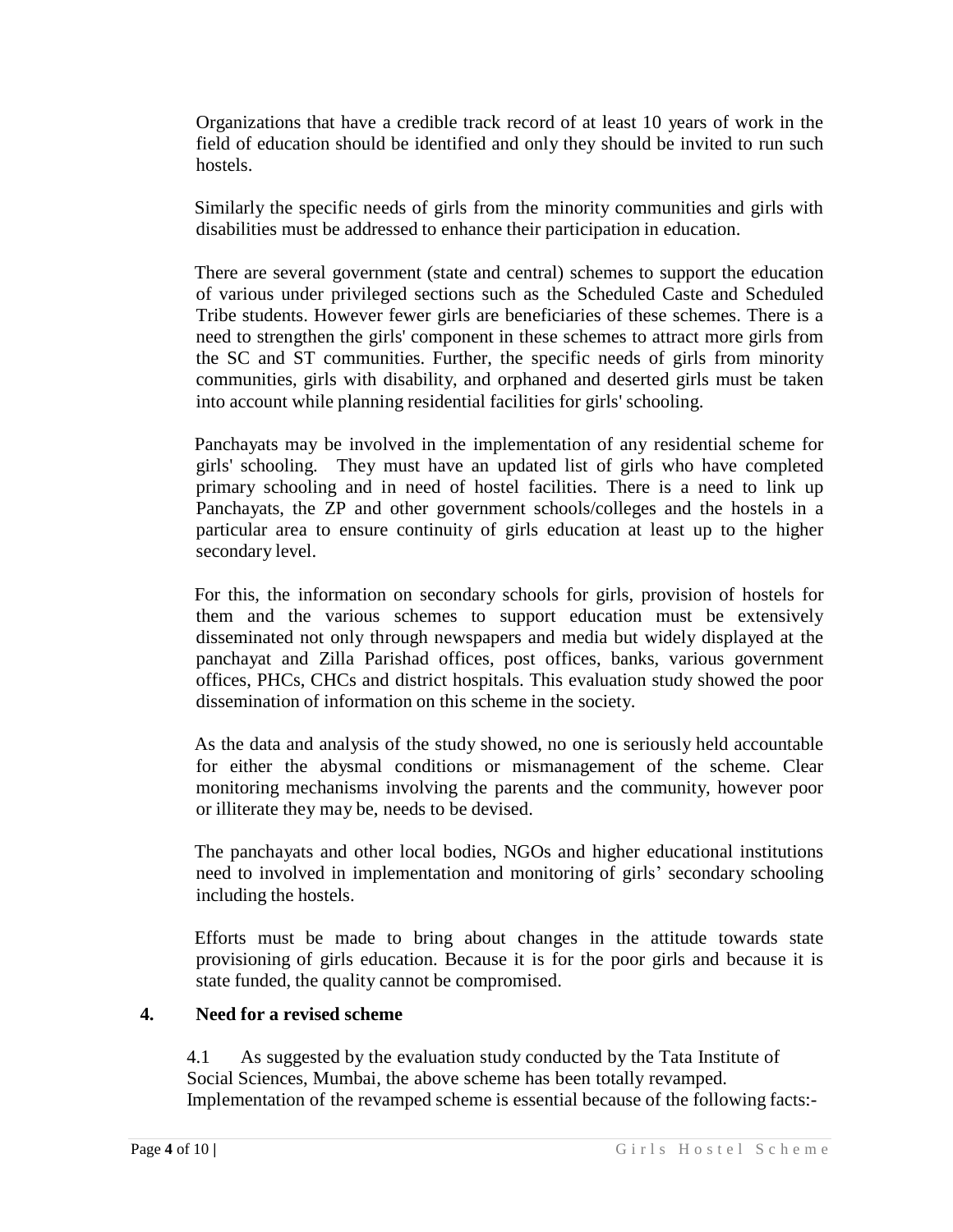- (i) As per the 2001 census, out of 8.55 crores population in the age-group 14- 18, girls were 3.96 crores (46.3%). The estimates for 2005–06 indicate that girl population in this age group has increased to 4.49 crores. However, only 1.61 crore girls were enrolled in classes IX to XII in 2005- 06.
- (ii) As figures indicate for the year 2005-06, the girls up to 48.98% drop till they reach class VIII. Till the girls reach class X, the drop out rate is alarmingly high at 63.56%. This means that over whelming majority of girls do not complete schooling. The reasons for high drop out are varying, but the major reason could be the security. As the secondary schools are located at a considerable distance from their residence, parents normally do not allow their wards, particularly girls to continue schooling.

|                           | <b>Boys</b>  | <b>Girls</b> | Differential between Boys & |
|---------------------------|--------------|--------------|-----------------------------|
| <b>Particulars</b>        |              |              | <b>Girls</b>                |
| Enrolment in classes      | $2.23$ crore | $1.61$ crore | $0.62$ crore                |
| IX-XII (cumulative)       |              |              |                             |
| Gross enrolment ratio in  | 98.50%       | 91.05%       | 7.45 percentage points      |
| Class I to VIII           |              |              |                             |
| Gross enrolment ratio in  | 44.70%       | 35.82%       | 8.88 percentage points      |
| Classes IX to XII         |              |              |                             |
| Drop out rate (Class I-X) | 60.04%       | 63.56%       | 3.52 percentage points      |

(iii) The Statistics reflecting gender disparity at secondary stage, as on *30.9.2005* as summed up in the table below:

- (iv) It is clear from the above that there is still some distance to cover before gender parity in secondary education is achieved. While the existing NGO driven scheme has not been able to achieve the desired objective, there is no doubt a need for targeted intervention at the level of the Central Government and it is still imperative to provide access to girls to secondary schools in such a way that they are not required to cover large distance.
- (v) Revamping of the existing scheme had been discussed in the meeting of the State Education Secretaries held in New Delhi on 26-27 July, 2007 also. Financial assistance to State Governments for construction of Hostels was one of the options suggested in the meeting.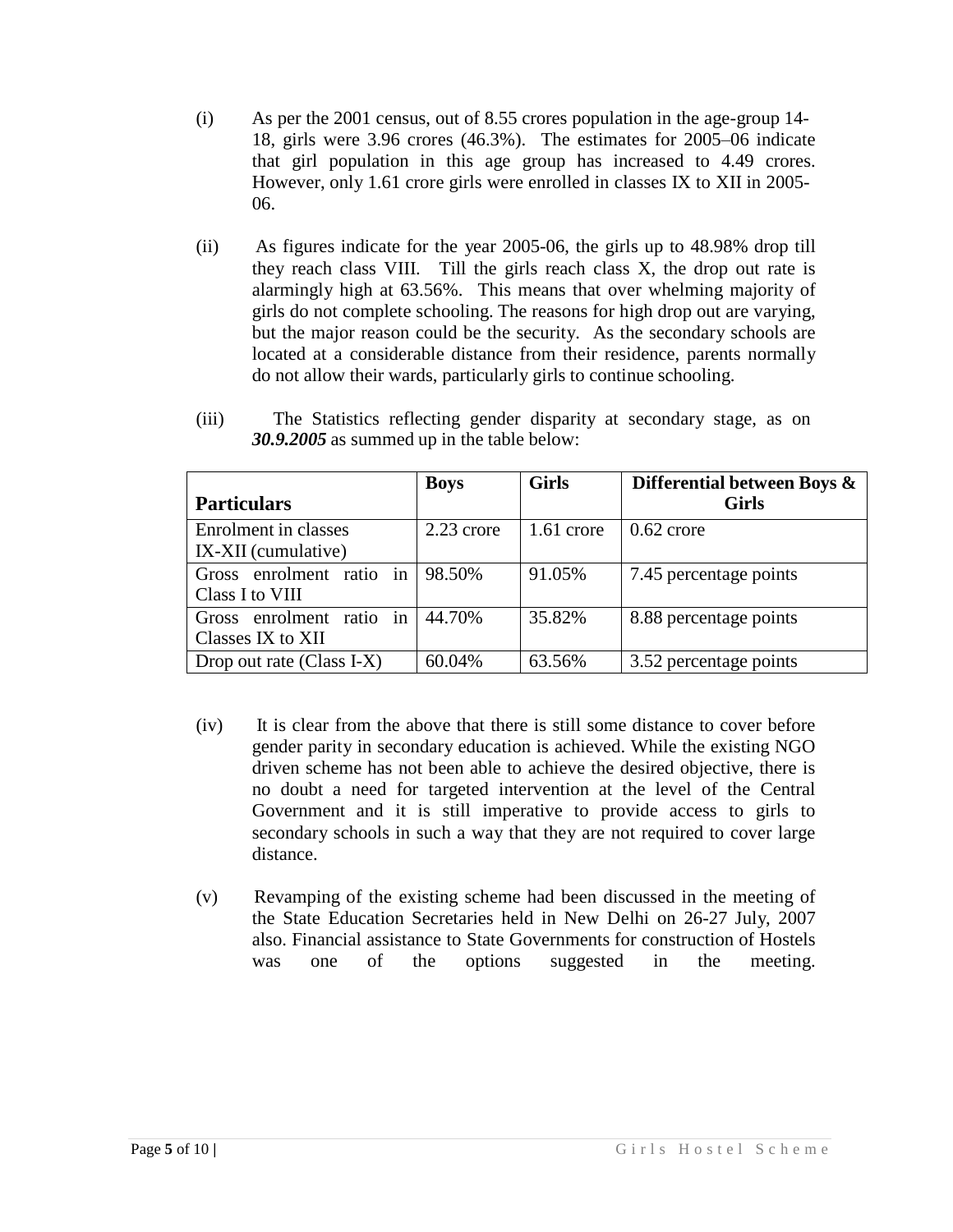(vi) The sub-group on 'universalisation of access to secondary education' constituted as part of Working Group on Secondary and Vocational Education for  $11<sup>th</sup>$  Five Year Plan has also suggested direct financial assistance to State Governments for construction of hostels in every block, especially where female literacy rate is below 50%

# **5. The Revised Scheme:**

#### **5.1 Objective**

The gender disparities still persist in rural areas, particularly among the disadvantaged communities like SCs, STs , OBCs and Minorities. Significant gaps in enrolment of girls at the elementary and secondary levels as compared to boys are visible. Therefore, the main objective of the revised scheme is to bring the girl child to school and to retain her in school. The scheme thus envisages setting up of hostels with lodging and boarding facilities in the Educationally Backward Blocks (EBBs) and areas nearing concentration of above target groups so that the girl students are not denied the opportunity to continue their study due to societal factors. Another objective of the scheme is to make Secondary and Senior Secondary education accessible to a larger number girl students.

## **5.2 Target Group**

The girl students in the age group 14-18 studying in classes IX to XII and belonging to SC, ST, OBC , Minority communities and BPL families will form the target group of the scheme. As per the rough estimates about 70.00 lakh girls would have been enrolled in class VIII during the year 2007-08. Around half of the them at least belong to the SC, ST, OBC and Minority communities.

## **5.3 Eligibility**

Girls belonging to SC, ST, OBC, Minority communities and BPL families and studying in classes IX-XII in a recognised school in the EBB (run by any authority, State, District or NGO) with a valid certificate from school Head Master will be eligible to stay in the hostels. At least 50% of the girls admitted to the hostels should belong to SC, ST, OBC, Minority communities.

## **5.4 Strategy for Construction of Hostels/Schools.**

5.4.1. It is proposed to construct one hostel with the capacity of 100 girls in each of the 3500 educational backward blocks. Wherever there is space in KGBV compound, the hostels would preferably be constructed there. Such hostels would be under the administrative control of concerned KGBV. Students passing out of KGBV will be given preference in admission in hostel. In case, there is no spare space in the KGBV compound or in the blocks where no KGBV has been sanctioned, the hostel may be constructed in the compound of a secondary/ higher secondary school selected by the State/UT Government. The hostel will be under the administrative control of the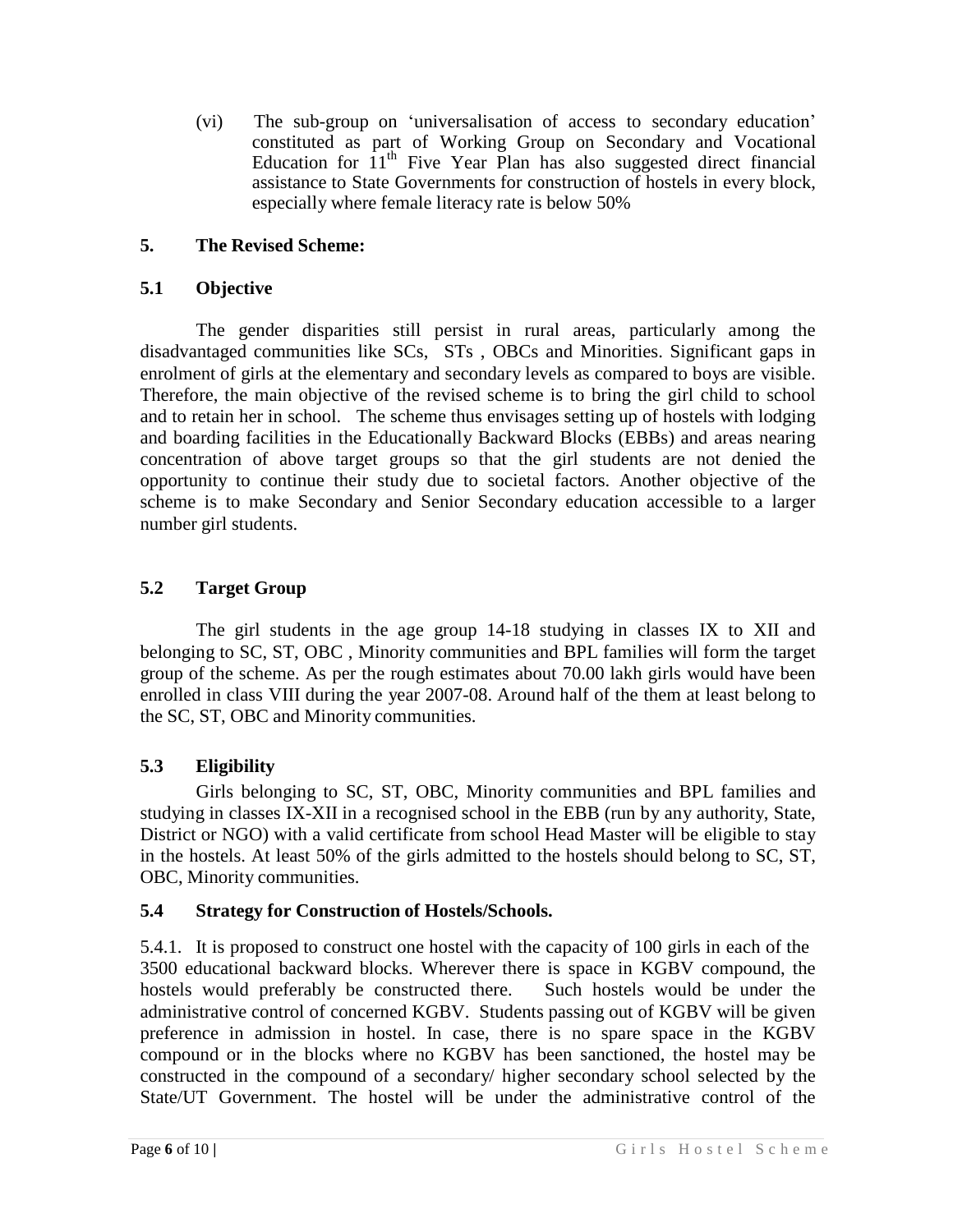Headmaster/Principal of concerned school. However, students of neighbouring schools will also be eligible for staying in the hostel.

5.4.2. The minimum living space available to each inmate should be 40 sq. feet excluding kitchen, toilet and other common space.

5.4.3. The buildings will be designed as earthquake resilient and will be fitted with basic fire safety equipments. Efforts will also be made to design the buildings with provision for solar energy generation, use of solar cooker and biogas.

#### **6. Financial Norms:**

6.1. Financial estimates have been worked out based on KGBV norms effective from 1.4.2008.

6.2. With the tentative financial norms suggested below, unit cost for a hostel for 100 girls works out as under:

| S.No.                  | Item                                                                                                                       | Rs. in lakh                                                     |  |  |
|------------------------|----------------------------------------------------------------------------------------------------------------------------|-----------------------------------------------------------------|--|--|
| Non-Recurring Grant    |                                                                                                                            |                                                                 |  |  |
| 1.                     | Construction of building including two room<br>accommodation for warden                                                    | State schedule of rates to be<br>used as per specified detailed |  |  |
| 2.                     | <b>Boundary Wall</b>                                                                                                       | norms for a 100 bedded                                          |  |  |
| $\overline{3}$ .       | Boring Hand pump (minimum rates prescribed<br>by State Drinking Water department subject to a<br>ceiling of Rs. 1.00 lakh) | hostel.                                                         |  |  |
| $\overline{4}$ .       | Electricity                                                                                                                |                                                                 |  |  |
| 5.                     | Furniture and equipment including kitchen<br>equipment                                                                     | 6.91                                                            |  |  |
| 6.                     | Bedding etc                                                                                                                | 0.75                                                            |  |  |
|                        | Total                                                                                                                      | 42.50                                                           |  |  |
| <b>Recurring Grant</b> |                                                                                                                            |                                                                 |  |  |
| 1.                     | Fooding/Lodging Expenditure per girl child @<br>Rs.1500 per month                                                          | 18.00                                                           |  |  |
| 2.                     | Honorarium of warden @ Rs. 5,000 per month<br>(in addition to her salary as teacher)                                       | 0.60                                                            |  |  |
| 3.                     | Chowkidar @ Rs. 3,000 per month                                                                                            | 0.36                                                            |  |  |
| $\overline{4}$ .       | 1 Head Cook (@ Rs. 3,000 per month) and 2<br>Astt. Cook (@ Rs. 2,500 per month)                                            | 0.96                                                            |  |  |
| 5.                     | Electricity/Water per year                                                                                                 | 0.60                                                            |  |  |
| 6.                     | Maintenance per year                                                                                                       | 0.40                                                            |  |  |
| 7.                     | Medical care@ Rs.750 per year per girl                                                                                     | 0.75                                                            |  |  |
| 8.                     | Toiletries and sanitation @ Rs 100 per month<br>for each girl                                                              | 1.20                                                            |  |  |
| 9.                     | News paper / magazines and sports<br>@ Rs.<br>2,000 per month                                                              | 0.24                                                            |  |  |
| 10.                    | Miscellaneous                                                                                                              | 0.40                                                            |  |  |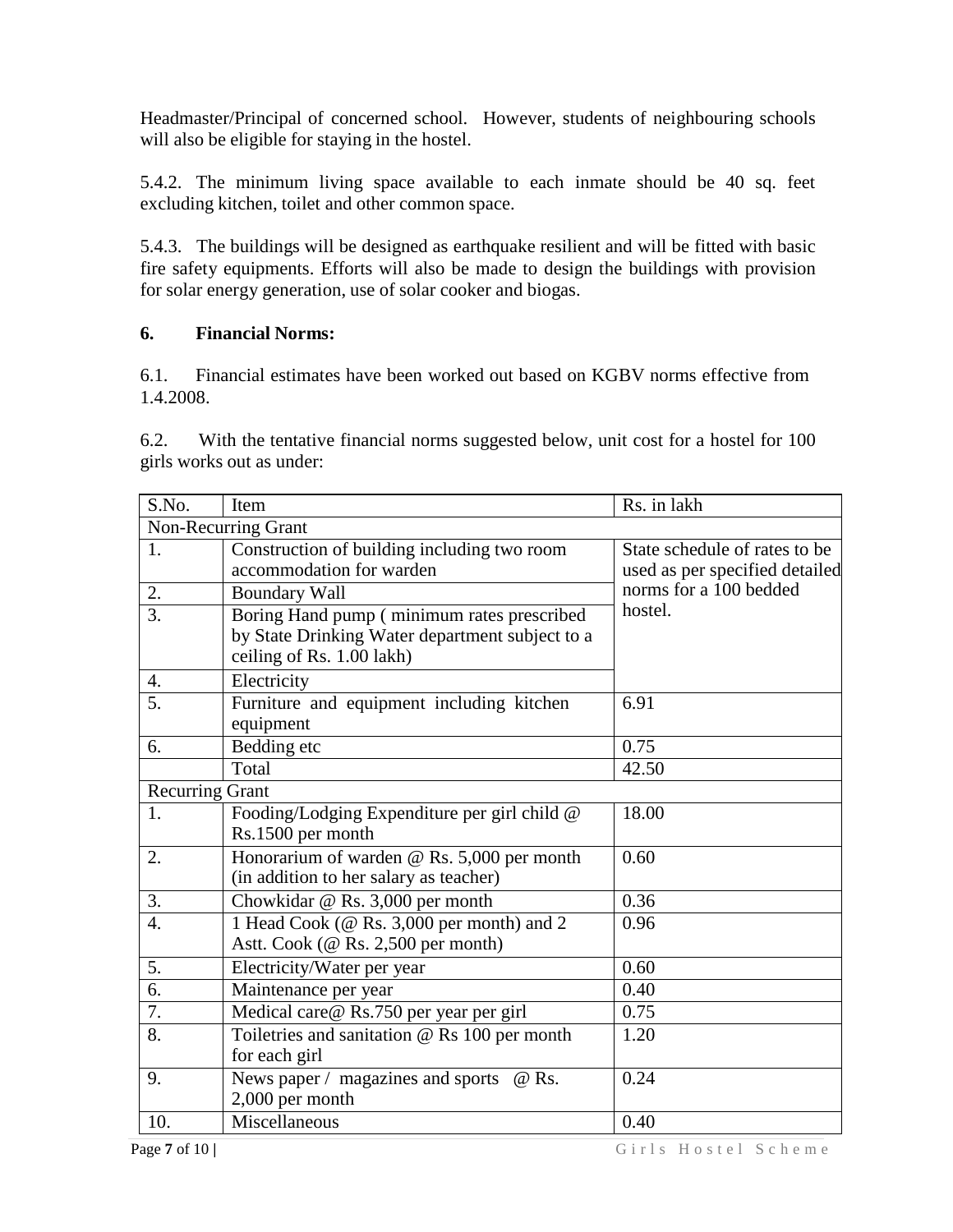| ∽<br>¬.<br>$\overline{2}$<br>uur |  |  |
|----------------------------------|--|--|
|                                  |  |  |

Note: The above norms indicate the upper limit. Norms for civil construction may be different for each State based on PWD schedules of rates as per the location of the hostel. Similarly salaries for Chowkidar , cooks may be different for different States and will be governed by the Minimum Wages Act of respective States.

6.3 3% of the total outlay will be earmarked for research, evaluation, publicity, management, monitoring and administration.

## **7. Implementation:**

7.1 The implementation of the scheme will be done by concerned State Governments through the society constituted for the purpose.

7.2. Each State will prepare an annual plan indicating the blocks to be covered, the school to which the hostel is proposed to be attached, names of secondary/ higher secondary schools in the neighborhood of the hostel, availability of the land for construction of the hostel, especially if the hostel is not to be located in a KGBV,

7.3 A lady teacher from the KGBV in which the hostel will be located or from the schools to which the hostel will be attached may be appointed as warden of the hostel. She will be paid an honorarium as per the norms of the scheme in addition to her salary. She will also be entitle to free family accommodation in the hostel.

7.4 Each inmate will be provided with photo ID along with unique number in order to ensure easy monitoring. On the back of the card, grievances redressal mechanism and contact numbers and addresses of responsible persons should be provided in the local language. State Governments are also encouraged to set up free help lines for redressal of grievances.

7.5 An ICT based Management System will be developed in consultation with State Governments so that the financial assistance can directly go into the account of each student to be maintained by a public sector bank situated nearest to the institutions/ hostels. Detailed guidelines in this regard will be issued separately.

7.6 An annual feedback mechanism from inmates will be developed and put in place by the State Governments. For this purpose, support of independent social audit groups may be enlisted.

#### 7.7. **State Level Empowered Committee:**

The proposal will be scrutinized and evaluated at the State level by a State Level Empowered Committee headed by Secretary (School Education), which may also include representatives of State Finance, Planning Departments and Department of Women Development etc. This committee may constitute District level bodies consisting of representatives of District Administration, PRIs and social activists for monitoring the implementation.

## 7.8. **Grants in Aid Committee:**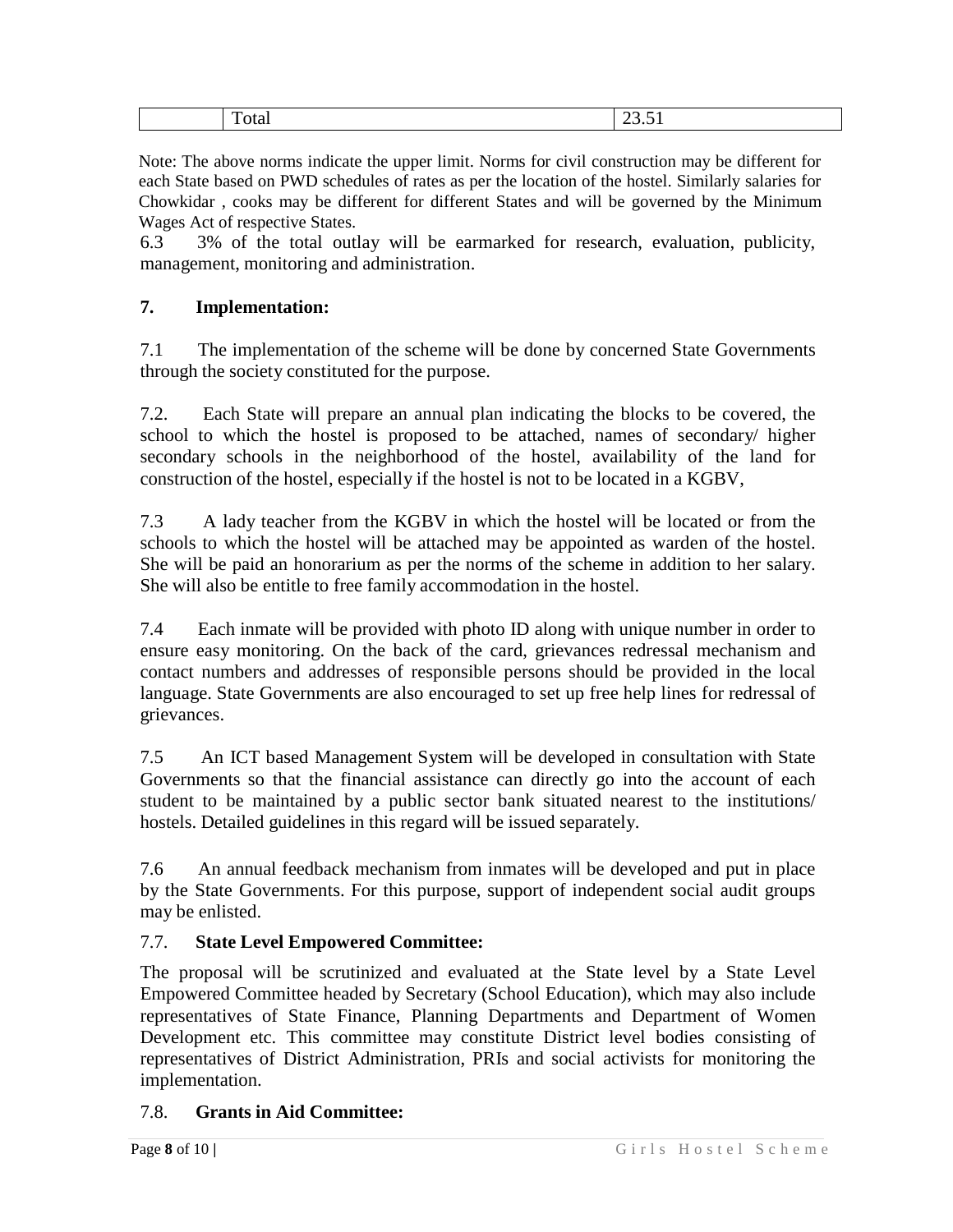A Grant –in Aid Committee headed by the Secretary, School Education and Literacy, Ministry of Human Resource Development will examine the proposals received from various States/ UT Governments. This Committee will include, Joint Secretary (Secondary Education), JS and FA, Ministry of Human Resource Development, representative of Planning Commission, Ministry of Finance, Ministry of Women and Child Development and National Commission for Women besides representative of States/UT Governments.

## **8. Sharing Pattern**

The sharing pattern during the  $11<sup>th</sup>$  Five Year Plan will be at the ratio of 90:10 basis. The nominal sharing by the State Government will ensure that they are interested in proper implementation of the scheme and consider themselves as stakeholders in the process.

#### **9. Release of funds**

The Government of India will release its share to the State Government, who in turn will release it to the Society implementing the scheme along with their own share.

#### **10. Monitoring**

10.1 There will a continuing evaluation of the working of the scheme by State Government agencies through a regular and well structured system of field visits.

10.2 Besides, an independent agency will be assigned the task of monitoring of the scheme.

10.3 A list of mother NGOs will be drawn up for each state who will be encouraged to carry out an independent audit of the scheme.

10.4 State Governments will also send half yearly reports indicating physical and financial progress.

10.5 Panchayati Raj Institutions will also be involved in monitoring of the scheme. The beneficiary lists of students eligible for hostel facilities will be verified against the household registers maintained by the Gram Panchayats and data available with other tiers to identify any gaps, missing names in the lists. Any data collection in this regard will be done through panchayats.

10.6 The financial and physical progress reports of the scheme should mandatorily be sent to the Block and Zilla Panchayats.

## **11. Publicity**